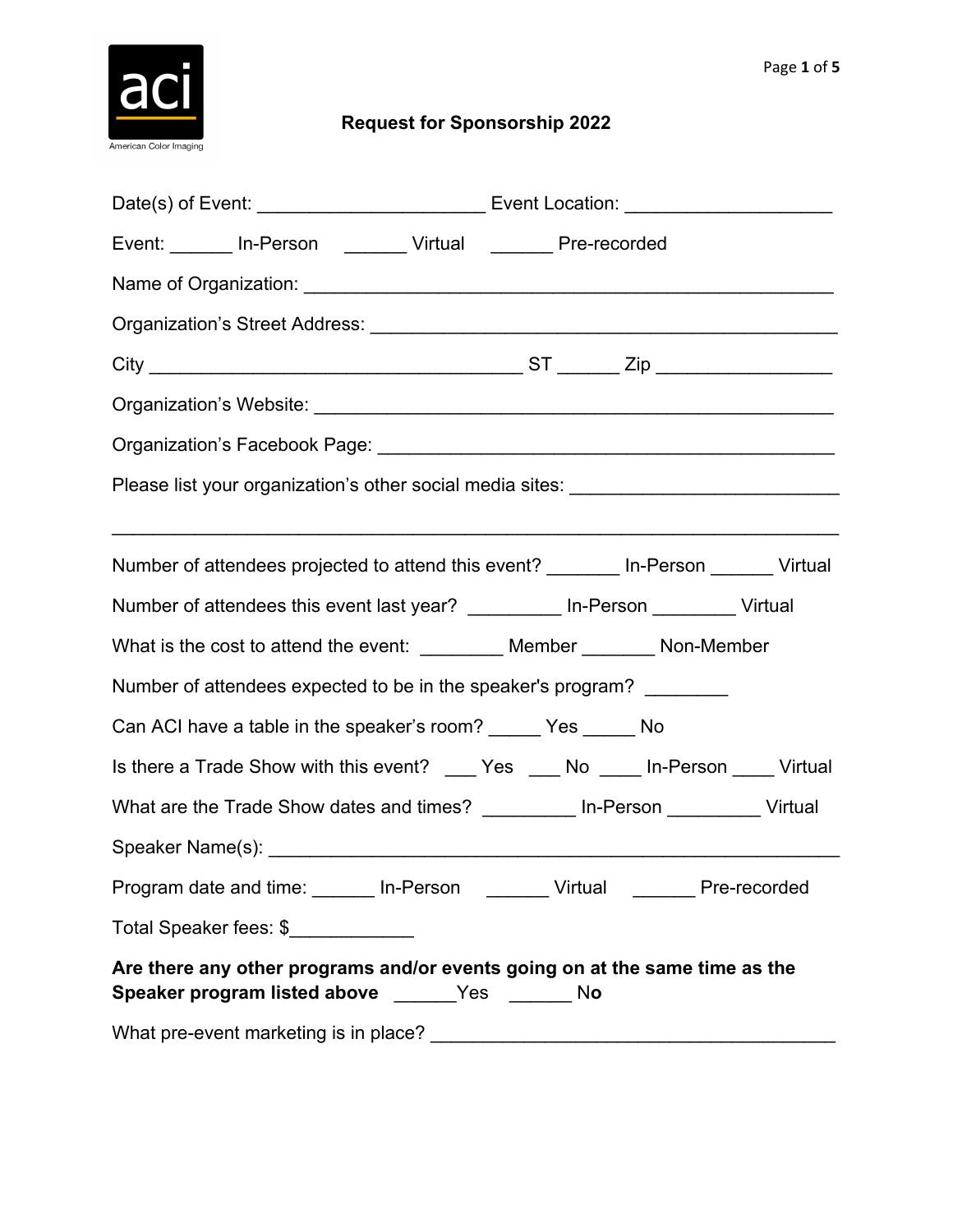| Is the organization membership list, with all member contact information and |      |  |                                                                                        |
|------------------------------------------------------------------------------|------|--|----------------------------------------------------------------------------------------|
|                                                                              |      |  | e-mail addresses, with <i>CAN-SPAM Act</i> opt-in authorization, available to ACI pre- |
| event?                                                                       | Yes: |  | No (Yes, is a requirement for sponsorship)                                             |

**Is the attendee list available after the event?** \_\_\_\_\_\_ Yes \_\_\_\_\_\_ No **(Yes, is a requirement for sponsorship)**

**Are e-mail addresses, with** *CAN-SPAM Act* **opt-in authorization included in the attendee list?** \_\_\_\_\_\_ Yes \_\_\_\_\_\_ No **(Yes, is a requirement for sponsorship)**

Is the organization willing to do a mass email to their members on behalf of ACI prior to the event? \_\_\_\_\_\_ Yes \_\_\_\_\_\_ No

Who is the contact for this email blast? Name: Email Address: \_\_\_\_\_\_\_\_\_\_\_\_\_\_\_\_\_\_\_\_\_ Phone: \_\_\_\_\_\_\_\_\_\_\_\_\_\_\_\_\_\_\_\_\_\_\_\_

## **ACI Sponsorship Policies and Expectations:**

- A. ACI requires the Organization receiving ACI sponsorship to submit the "Request for Sponsorship" form at least 8 to 10 weeks before the event via email to Mark Lane mark.lane@acilab.com and Samantha Doering s.doering@acilab.com. The "Request for Sponsorship" form must be filled out completely and signed by an authorized agent of the Organization requesting sponsorship.
- B. A complete membership list with contact information with CAN-SPAM Act optin authorization e-mails must be provided to ACI before the event. A complete list of attendees, including contact information with CAN-SPAM Act opt-in authorization e-mails, must be provided to ACI after the event.
- C. The Organization receiving ACI sponsorship will include the words "Sponsored by American Color Imaging" or "Sponsored by ACI" along with the ACI logo on all event promotional materials including print, electronic, video production, and radio broadcasts and other media. The ACI logo is available upon request from Samantha Doering s.doering@acilab.com.
- D. ACI is not involved with negotiations between the speaker and the Organization receiving ACI sponsorship as it pertains to the total speaking honorarium. This negotiation is strictly between your Organization and the speakers. ACI expects the Organization receiving ACI sponsorship to pay the speakers immediately following their presentation.
- E. **ACI's sponsorship payment will go directly to the Organization** receiving ACI sponsorship, not the speakers.
- F. To receive sponsorship money, ACI requests the Organization and receiving sponsorship to submit an electronic invoice to Samantha Doering s.doering@acilab.com within 30 days after the event, along with an electronic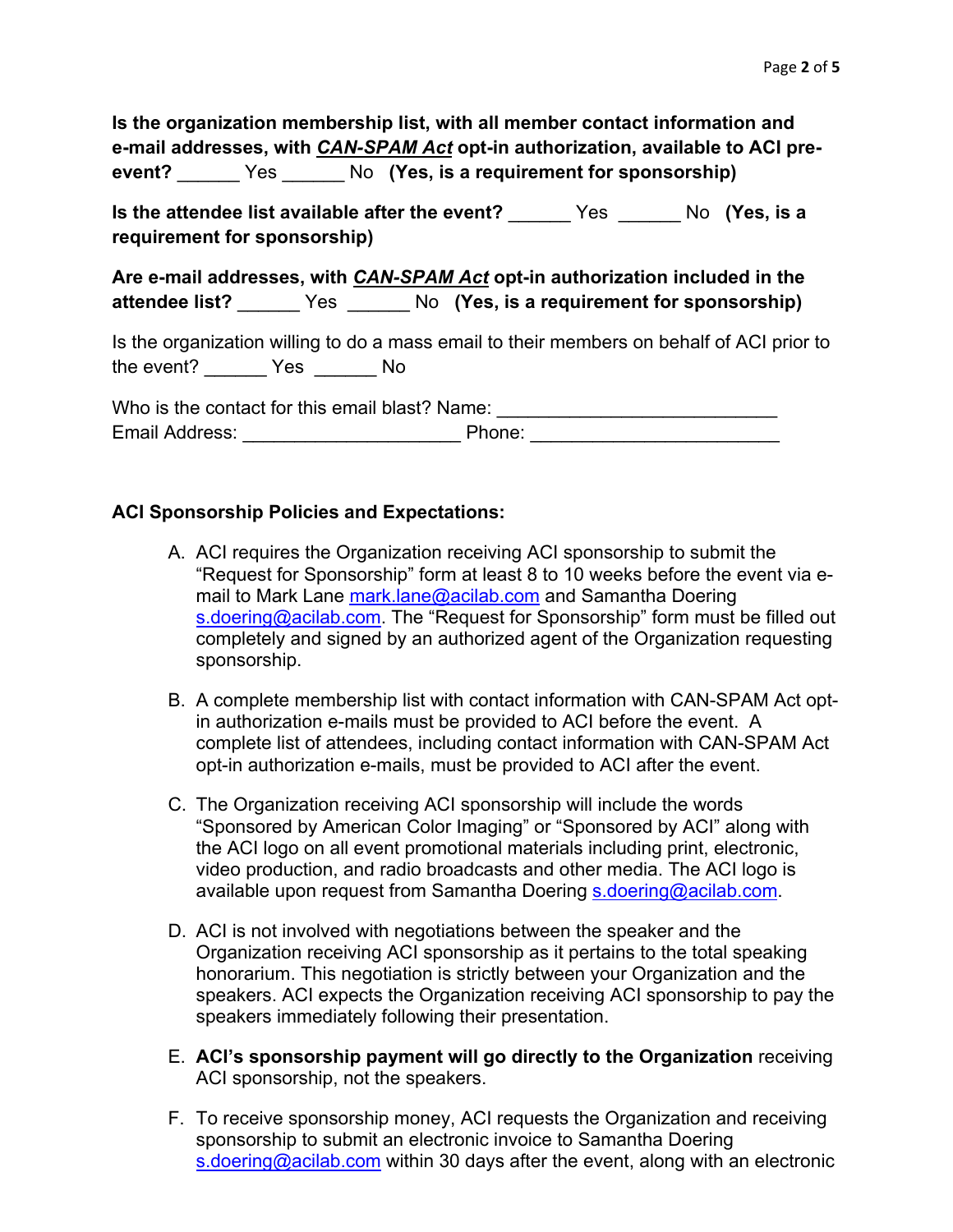list of all attendees and their contact information. **No advance payments will and be made.**

- G. Sponsorship will be provided in 2 levels, a minimum, and a maximum. The minimum would be the minimum amount of sponsorship ACI would pay in support of the speaker. The maximum will be the maximum amount of sponsorship ACI will pay in support of the speaker when supporting documentation is supplied by the Organization, with the invoice, listing the total number of class attendees along with their contact information and emails. This will follow the **General Guidelines for Maximum Sponsorship**  below.
- H. ACI reserves the right to withhold or amend sponsorship payment for improper recognition of sponsored speakers and/or the event.

| Estimated attendance in<br>the in person program | $15 - 50$  | $51 - 125$ | $126 - 400$ | $401 - 600$ | $600 +$ |
|--------------------------------------------------|------------|------------|-------------|-------------|---------|
| Estimated attendance in<br>the virtual program   | $51 - 125$ | 126-400    | 401-600     |             |         |
| Sponsorship Amount                               | \$100      | \$200      | \$500       | \$750       | \$1,500 |

## **General Guidelines for Maximum Sponsorship**

**Please note:** if other programs are going on at the same time as the program you are requesting sponsorship for, the estimated sponsorship shown in the chart above may be lowered by 50%.

ACI's sponsorship is based in part upon the number of attendees the Organization requesting the sponsorship expects to attend the speaker's program. The amounts shown above are strictly guidelines and not guaranteed until the Organization requesting sponsorship receives a signed copy of the Request for Sponsorship, from ACI, with the amount of sponsorship to be awarded.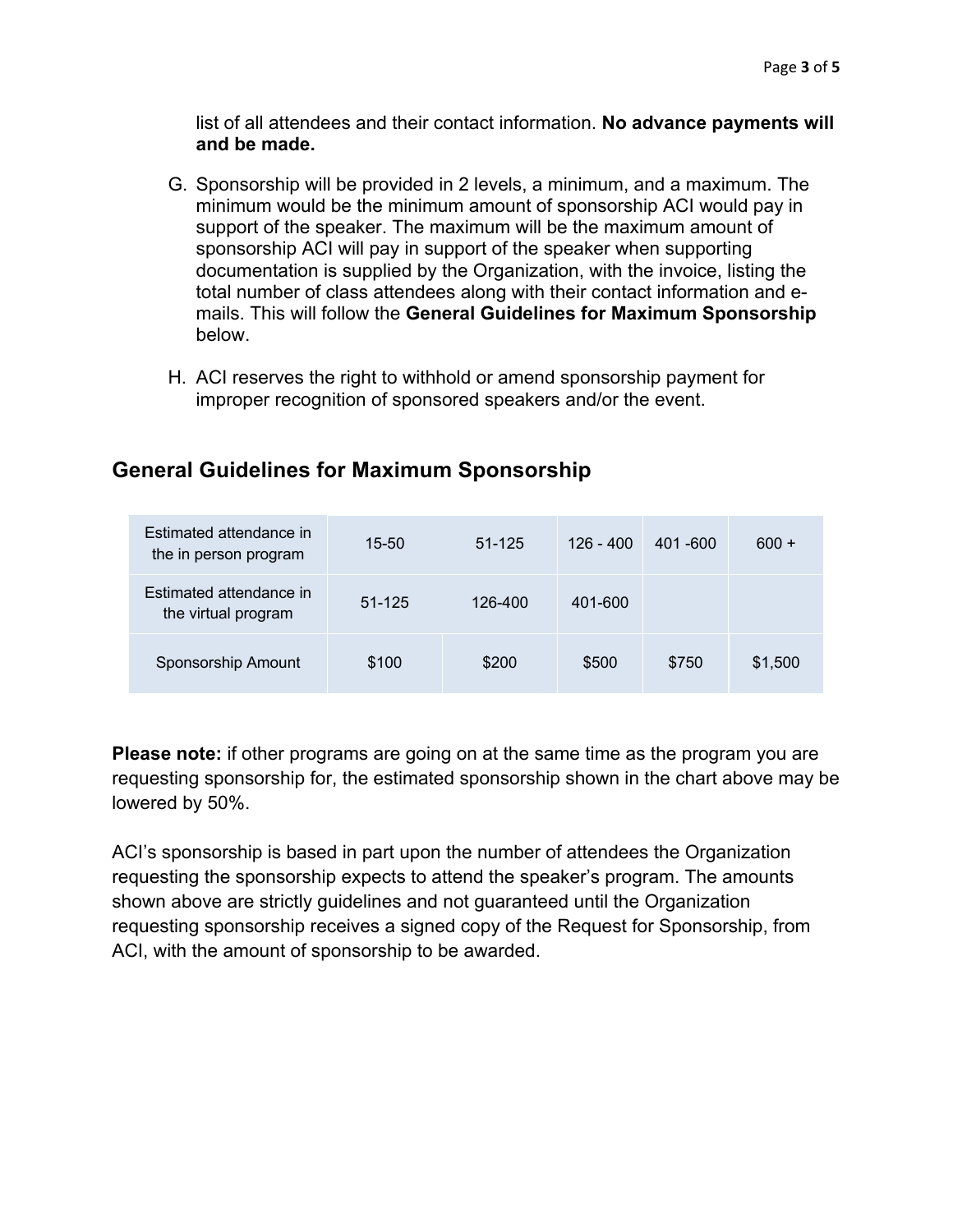| Amount of sponsorship you are requesting? \$                                                                                                                                                                                                                                                       |  |  |  |
|----------------------------------------------------------------------------------------------------------------------------------------------------------------------------------------------------------------------------------------------------------------------------------------------------|--|--|--|
| Request for sponsorship submitted by: (name) ___________________________________                                                                                                                                                                                                                   |  |  |  |
|                                                                                                                                                                                                                                                                                                    |  |  |  |
| *By signing the above Request for Sponsorship form you are indicating that all the information provided is accurate to<br>the best of your knowledge, you have read and you and the Organization you represent agree to the ACI<br>Sponsorship Policies, Expectations and Guidelines listed above. |  |  |  |
|                                                                                                                                                                                                                                                                                                    |  |  |  |
| Address: ___________________City ______________ST ____ Zip _____                                                                                                                                                                                                                                   |  |  |  |
|                                                                                                                                                                                                                                                                                                    |  |  |  |
| E-mail: 2008 2009 2010 2020 2021 2021 2022 2022 2023 2024 2022 2023 2024 2022 2023 2024 2022 2023 2024 2022 20                                                                                                                                                                                     |  |  |  |
|                                                                                                                                                                                                                                                                                                    |  |  |  |
| <b>Marketing Contact Info (if different)</b>                                                                                                                                                                                                                                                       |  |  |  |
|                                                                                                                                                                                                                                                                                                    |  |  |  |
| Address: ____________________City ____________ST ___ Zip _____                                                                                                                                                                                                                                     |  |  |  |
|                                                                                                                                                                                                                                                                                                    |  |  |  |
|                                                                                                                                                                                                                                                                                                    |  |  |  |